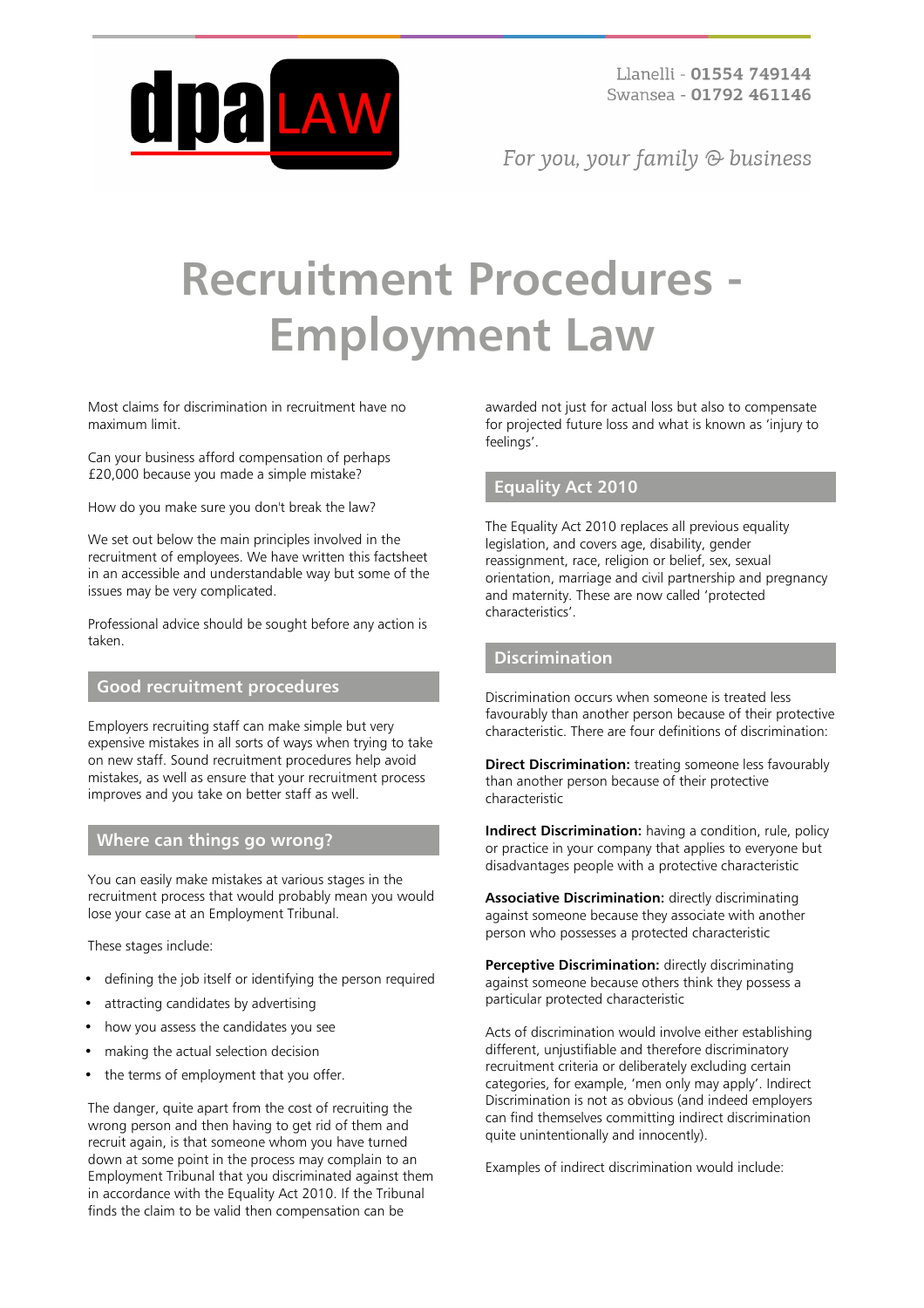- setting recruitment criteria which are not actually justified by the job or job description but which have the effect of discriminating against certain groups of people (eg requiring exam qualifications suggesting skills which are not actually needed by the job and which could discriminate against individuals with learning difficulties)
- using assessment tests measuring abilities not required by the job but which could discriminate against groups of people (ie reasoning ability tests for unskilled manual jobs which could discriminate against those without English as a first language)
- setting different tests for different applicants for a job (eg female applicants cannot be asked to carry out tests of physical strength if male applicants are not asked to do the same)
- asking questions of some applicants and not of others (the classic and very common example being that of asking a female applicant when she intends starting a family).

In considering whether an act of indirect discrimination has occurred or not, an Employment Tribunal can draw reasonable inferences from an employer's normal practices in addition to looking at the facts of the particular case. The Tribunal members might for example, in the case of a claim for racial discrimination, look at the ethnic makeup of the existing workforce and compare this with the ethnic makeup of the local community. A significant difference between these proportions could suggest to the Tribunal that discrimination is more likely to have happened.

# **Possible but strictly limited exceptions where applicants can be chosen on grounds of sex, sexual orientation, religion, race or age.**

Whilst direct and indirect discrimination are generally prohibited, the legislation accepts that in some occupations it may be necessary to be of a particular sex, sexual orientation, religion, racial group or age. These limited exceptions are referred to as being Genuine Occupational Reasons (GORs) (there are no such exceptions for disability). None of the legislation actually allows discrimination to be used to maintain a balance between the sexes, the religious or the racial mix.

If a discrimination claim is brought, the burden of proof is on the employer to prove there is a GOR. You must decide whether a GOR exists before advertising the job. All roles in an organisation must be considered separately; if there is a GOR relating to one role, it will not necessarily apply to all roles within the organisation.

GORs should be reviewed each time the job becomes vacant, as circumstances may change. If only a few tasks require that the employee have a particular characteristic, you should consider whether duties could be reallocated to other employees who do meet the requirement.

Examples of GOR's in relation to varying types of discrimination are as follows:

# **Sex**

- decency or privacy where there is likely to be physical contact between the job holder and persons of the opposite sex to which the latter might object such as lavatory attendants - care needs to be taken here if there are a number of posts meaning that such contact would not necessarily happen
- single sex establishments such as prisons
- working outside the UK
- where a job involves living in and the premises which are available do not allow for appropriate privacy or decency - again care needs to be taken as the GOR will not be upheld if the employer could reasonably be expected to make suitable facilities available
- personal services such as welfare/personal/educational where these can best be provided by a man or woman this GOR is used by social services and welfare providers.

# **Religion or Belief**

- A hospital wishes to appoint a chaplain to minister the spiritual needs of the patients and staff. The hospital is not a religious organisation but decides a chaplain ought to have a religion or similar belief. The hospital may be able to show that it is a GOR within the context of the job for the post holder to have a religion or similar belief
- A Christian school may be able to show that being a Christian is a requirement of the teachers whatever subject they teach.

# **Sexual Orientation**

A scenario where a business is advertising an opportunity to work in a middle eastern country. Because gay sex (even between consenting adults) is criminalised in that country, the business may be able to demonstrate it is a GOR for the person taking the job not to be gay, lesbian or bisexual.

# **Age**

Where there is a requirement for a position as an actor for an old or young part.

# **Race**

- dramatic performance where an individual of a particular ethnic background is required
- authenticity such as the requirements for a particular modelling assignment
- ambience such as an ethnic restaurant
- providing welfare services to people of a particular racial group, where services can most effectively be provided by a member of the same racial group due to their understanding of cultural needs and sensitivities.

#### **Positive Discrimination**

Since April 2011 Section 159 of the Equality Act 2010, permits employers to treat individuals with a protected characteristic more favourably than others in connection

• physiology - for example in modelling